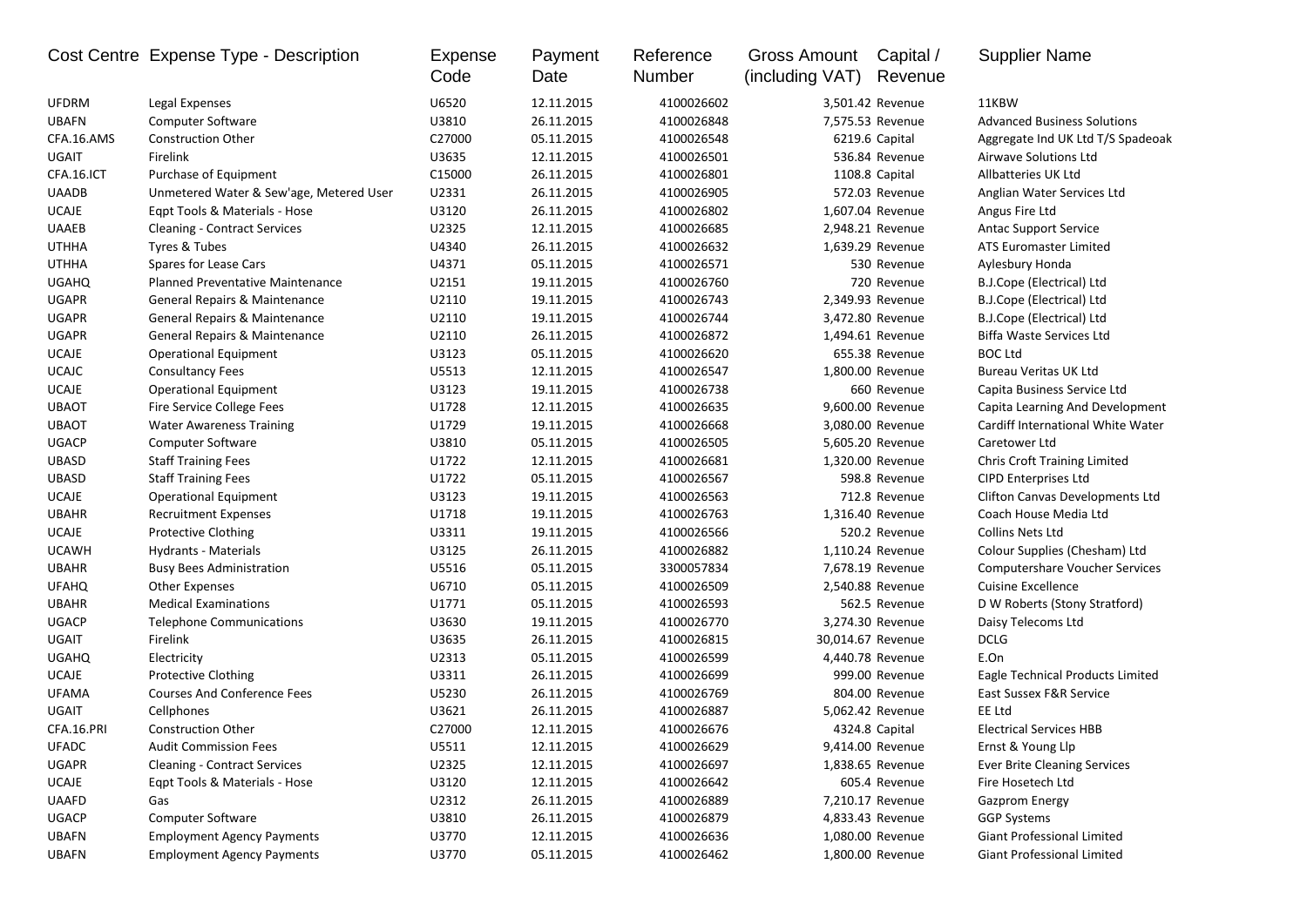|              | Cost Centre Expense Type - Description   | Expense<br>Code | Payment<br>Date | Reference<br>Number | <b>Gross Amount</b><br>(including VAT) | Capital /<br>Revenue | <b>Supplier Name</b>              |
|--------------|------------------------------------------|-----------------|-----------------|---------------------|----------------------------------------|----------------------|-----------------------------------|
| <b>UBAFN</b> | <b>Employment Agency Payments</b>        | U3770           | 26.11.2015      | 4100026804          |                                        | 1,800.00 Revenue     | <b>Giant Professional Limited</b> |
| <b>UCAJE</b> | <b>Operational Equipment</b>             | U3123           | 05.11.2015      | 4100026483          |                                        | 1,476.96 Revenue     | <b>Giffard Newton</b>             |
| <b>UBASD</b> | <b>Staff Training Fees</b>               | U1722           | 19.11.2015      | 4100026686          |                                        | 630 Revenue          | Global Knowledge Network Training |
| <b>UBASD</b> | <b>Staff Training Fees</b>               | U1722           | 26.11.2015      | 4100026785          |                                        | 630 Revenue          | Global Knowledge Network Training |
| <b>UBASD</b> | <b>Staff Training Fees</b>               | U1722           | 05.11.2015      | 4100026468          |                                        | 1,755.00 Revenue     | Global Knowledge Network Training |
| <b>UTHHA</b> | Spares for Red Fleet                     | U4372           | 05.11.2015      | 4100026613          |                                        | 687.47 Revenue       | Godiva Ltd                        |
| <b>UFAHQ</b> | Consultancy fees                         | U3750           | 19.11.2015      | 4100026751          |                                        | 1,200.00 Revenue     | Gresham (SMS) Ltd                 |
| <b>UAACB</b> | Trade Refuse Disposal, Cesspools & Pests | U2324           | 05.11.2015      | 4100026601          |                                        | 1,524.32 Revenue     | Grundon Waste Management Ltd      |
| CFA.16.GER   | <b>Construction Other</b>                | C27000          | 26.11.2015      | 4100026846          |                                        | 580.8 Capital        | Hag Shutters & Grilles Ltd        |
| <b>UBAFN</b> | <b>Employment Agency Payments</b>        | U3770           | 05.11.2015      | 4100026616          |                                        | 1,848.00 Revenue     | Hays Specialist Recruitment Ltd   |
| <b>UBAFN</b> | <b>Employment Agency Payments</b>        | U3770           | 05.11.2015      | 4100026617          |                                        | 1,848.00 Revenue     | Hays Specialist Recruitment Ltd   |
| <b>UBAFN</b> | <b>Employment Agency Payments</b>        | U3770           | 12.11.2015      | 4100026628          |                                        | 1,848.00 Revenue     | Hays Specialist Recruitment Ltd   |
| <b>UBAFN</b> | <b>Employment Agency Payments</b>        | U3770           | 19.11.2015      | 4100026752          |                                        | 1,848.00 Revenue     | Hays Specialist Recruitment Ltd   |
| <b>UCAJE</b> | Operational Equipment                    | U3123           | 19.11.2015      | 4100026662          |                                        | 4,032.91 Revenue     | Heightec                          |
| <b>UGAPR</b> | General Repairs & Maintenance            | U2110           | 26.11.2015      | 4100026809          |                                        | 1,391.26 Revenue     | Higham Flat Roofing Ltd           |
| CFA.16.MKP   | <b>Construction - Consultants Fees</b>   | C41600          | 26.11.2015      | 4100026835          |                                        | 58800 Capital        | Hub Professional Services Ltd     |
| CFA.16.MKP   | <b>Construction Other</b>                | C27000          | 26.11.2015      | 4100026829          |                                        | 1080 Capital         | Hub Professional Services Ltd     |
| <b>UGAAS</b> | <b>Property Management Consultant</b>    | U3539           | 26.11.2015      | 4100026830          |                                        | 999.60 Revenue       | Hub Professional Services Ltd     |
| <b>UTHHA</b> | Spares for Red Fleet                     | U4372           | 26.11.2015      | 4100026736          |                                        | 549.36 Revenue       | Impact Sign Solutions Ltd         |
| <b>UBAFP</b> | Consultation with the Public             | U6530           | 05.11.2015      | 4100026333          |                                        | 2,520.00 Revenue     | Inphase Limited                   |
| <b>UGACP</b> | Computer Software                        | U3810           | 05.11.2015      | 4100026504          |                                        | 907.20 Revenue       | Insight Direct (UK) Ltd           |
| <b>UFAHQ</b> | <b>Other Expenses</b>                    | U6710           | 12.11.2015      | 4100026693          |                                        | 3,000.00 Revenue     | Karenanne Knight Illustration     |
| <b>UGAHQ</b> | Legionella                               | U2114           | 26.11.2015      | 4100026844          |                                        | 867.54 Revenue       | Kee Services Ltd                  |
| <b>UAACG</b> | <b>Fire House Training</b>               | U1724           | 19.11.2015      | 4100026748          |                                        | 1,258.39 Revenue     | Kidde Fire Trainers Gmbh          |
| <b>UCAWH</b> | Hydrants - Materials                     | U3125           | 05.11.2015      | 4100026382          |                                        | 564.82 Revenue       | Kluber Lubrication GB Ltd         |
| UGACP        | <b>Printing Stationery</b>               | U5110           | 26.11.2015      | 4100026847          |                                        | 755.63 Revenue       | Konica Minolta                    |
| <b>UGACP</b> | <b>Printing Stationery</b>               | U5110           | 26.11.2015      | 4100026814          |                                        | 1,826.24 Revenue     | Konica Minolta                    |
| UGAFL        | Car Leasing                              | U4219           | 05.11.2015      | 4100026517          |                                        | 2,704.75 Revenue     | Lex Autolease Ltd                 |
| UGAFL        | Car Leasing                              | U4219           | 12.11.2015      | 4100026631          |                                        | 8,805.60 Revenue     | Lex Autolease Ltd                 |
| UGAFL        | Car Leasing                              | U4219           | 05.11.2015      | 4100026589          |                                        | 8,870.25 Revenue     | Lex Autolease Ltd                 |
| <b>UAAFC</b> | Rents, wayleaves & Hire of Premises      | U2510           | 19.11.2015      | 4100026773          |                                        | 19,136.06 Revenue    | London & Quadrant Housing Trust   |
| <b>UAAED</b> | <b>Printing Stationery</b>               | U5110           | 19.11.2015      | 4100026771          |                                        | 917.71 Revenue       | Lyreco UK Limited                 |
| <b>UGACP</b> | Computer Hardware                        | U3811           | 12.11.2015      | 4100026623          |                                        | 1,590.94 Revenue     | Misco                             |
| <b>UTHHA</b> | Spares for Red Fleet                     | U4372           | 05.11.2015      | 4100026532          |                                        | 1,144.56 Revenue     | <b>Mitchell Diesel Limited</b>    |
| <b>UCASR</b> | <b>Training</b>                          | U1732           | 05.11.2015      | 4100026594          |                                        | 2,185.00 Revenue     | <b>Moulton College</b>            |
| <b>UCAJE</b> | <b>Operational Equipment</b>             | U3123           | 12.11.2015      | 4100026546          |                                        | 624 Revenue          | MSA (Britain) Ltd                 |
| CFA.16.ICT   | Purchase of Equipment                    | C15000          | 12.11.2015      | 4100026647          |                                        | 42276 Capital        | Multitone Electronics Plc         |
| <b>UGACP</b> | <b>Computer Maintenance</b>              | U3815           | 19.11.2015      | 4100026643          |                                        | 6,233.06 Revenue     | <b>Multitone Electronics Plc</b>  |
| UCAJE        | Uniforms                                 | U3310           | 19.11.2015      | 4100026794          |                                        | 1,788.02 Revenue     | MWUK T/A Dimensions               |
| UGAPR        | General Repairs & Maintenance            | U2110           | 26.11.2015      | 4100026857          |                                        | 1,152.00 Revenue     | Oak Park Alarms Security Serv Ltd |
| UGAPR        | General Repairs & Maintenance            | U2110           | 26.11.2015      | 4100026856          |                                        | 2,844.00 Revenue     | Oak Park Alarms Security Serv Ltd |
| <b>UGAPR</b> | <b>Cleaning - Contract Services</b>      | U2325           | 12.11.2015      | 4100026657          |                                        | 675 Revenue          | <b>OC Cleaning Services</b>       |
| <b>UGACP</b> | Wide area network                        | U3612           | 26.11.2015      | 4100026853          |                                        | 724.26 Revenue       | Opal (Talk Talk Business)         |